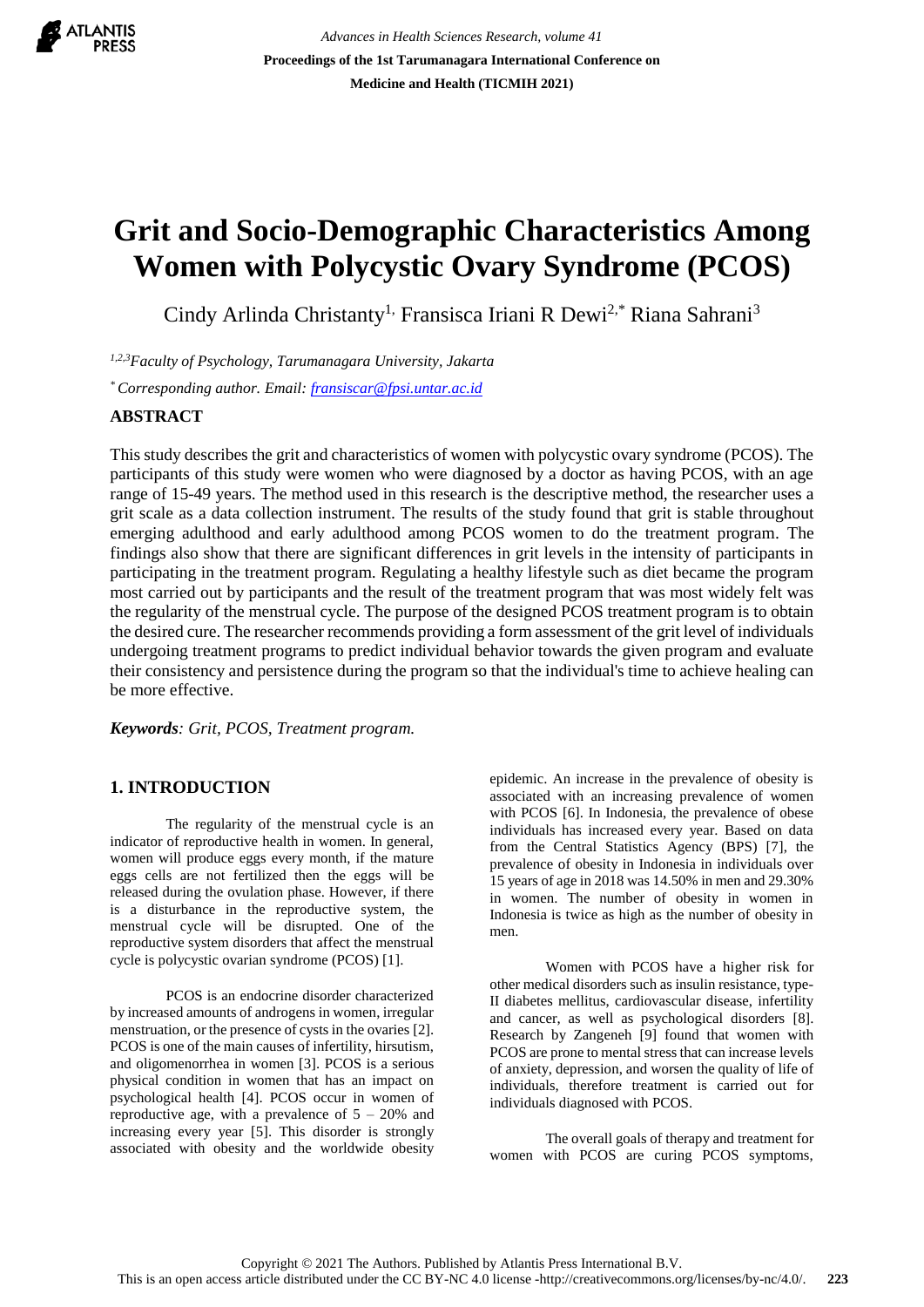reducing the risk of PCOS, getting a safe pregnancy, improving well-being, and quality of life [10]. One of the medical interventions carried out to overcome PCOS is lifestyle intervention, lifestyle interventions can balance androgen hormones, cure other PCOS symptoms, and improve individual quality of life [11][12].

Based on research, character skill known as grit is an important factor in determining individual success in facing challenging living conditions [13]. Grit is considered as what encourages and motivates individuals to engage in behaviors that promote health and success in dealing with the challenges of treatment programs [14]. Grit is defined as persistence and longterm desire to be an indicator of success in life, wellbeing and quality of life of individuals [15]. Individuals with high levels of grit are able to do challenging jobs that require high effort and consistency [16].

# **2. METHODS**

This research uses descriptive research method. Data collection was carried out by distributing online questionnaires through Instagram social media. The sampling technique used was purposive sampling. Purposive sampling is a sampling technique using certain criteria considerations for research participants [17]. The sample selected in this study is a sample that has specific criteria. The sample criteria used were women with an age range of 15-49 years who had received a PCOS diagnosis from a doctor.

The researcher adopted the Short Grit Scale (Grit-S). The scale consisted of 2 dimensions, namely consistency and persistence. Each dimension consists of 4 items and measured using a Likert scale consisting of 5 points, 1 strongly disagree to 5 points strongly agree [18] Grit is calculated by combining the two-dimensional scores contained in the questionnaire [19].

# **3. RESULTS AND DISCUSSION**

**Socio-demographic characteristics of the subjects**

| Age (years)    | Frequency      | Percentage (%) |
|----------------|----------------|----------------|
| $< 20\,$       | $\overline{4}$ | $\overline{2}$ |
| $20 - 25$      | 61             | 25             |
| $26 - 30$      | 134            | 56             |
| $31 - 35$      | 40             | 17             |
| $>35$          | $\overline{2}$ | $\mathbf{1}$   |
| <b>Total</b>   | 241            | 100            |
| Time (year)    | Frequency      | Percentage (%) |
| $<1\,$         | $71\,$         | 29             |
| $\mathbf{1}$   | 58             | $24\,$         |
| $\overline{2}$ | 45             | 19             |
| 3              | 33             | 14             |
| $\overline{4}$ | 13             | 5              |
| 5              | 21             | 9              |
| <b>Total</b>   | 241            | 100            |

### **Table 1. Characteristics of participants**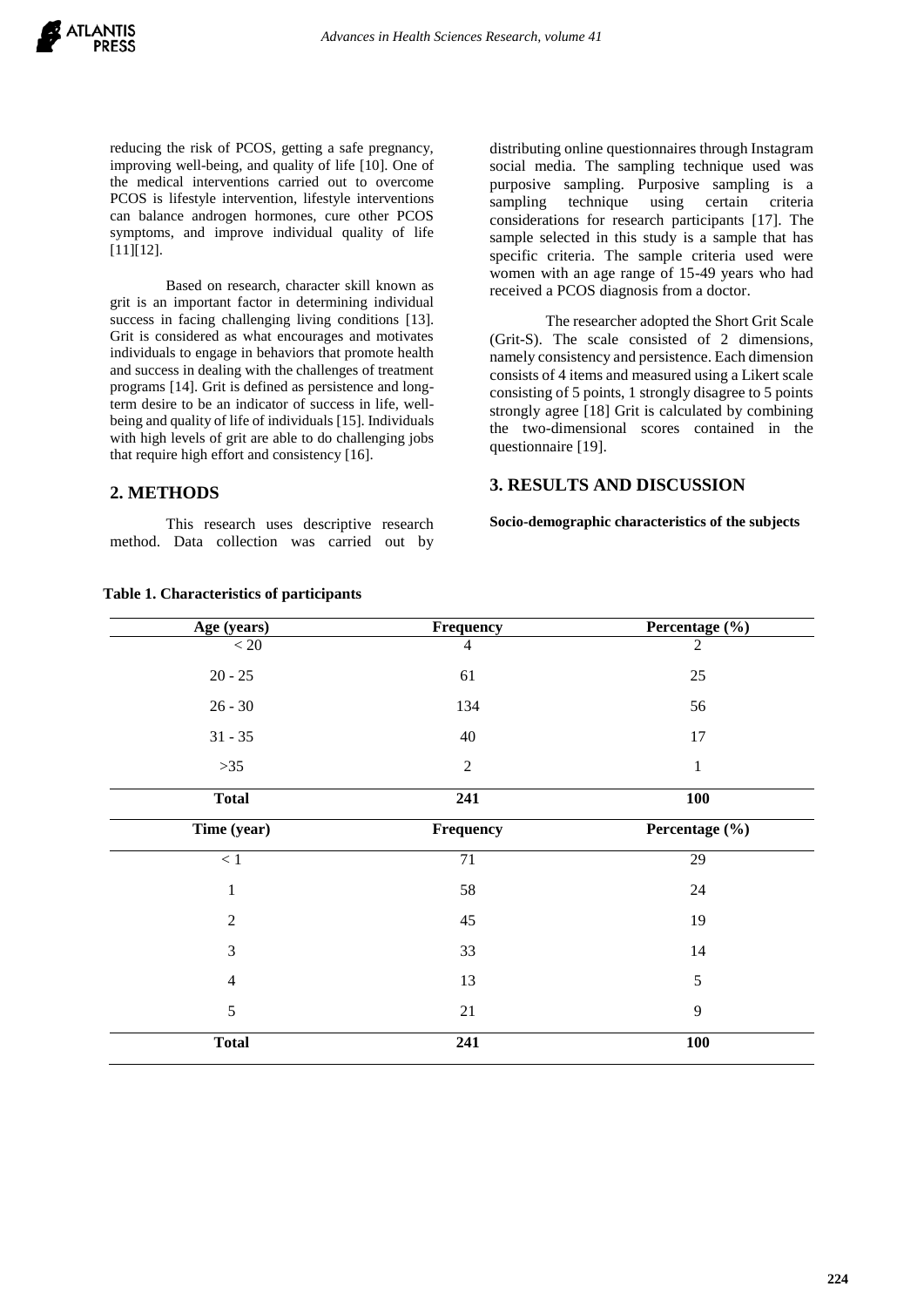Demographic data of participants included age, duration of PCOS disorder, treatment performed, and outcome of treatment. The age of the highest participants is the age range of 26-30 years (56%). The lowest age of the participants was more than 35 years

old (1%). The highest number of participants who experienced PCOS were participants who received a diagnosis from a doctor for less than 1 year (29%) and the lowest participants were participants who had PCOS for 4 years (5%).

|  | <b>Table 2. Characteristics of Treatment Progress</b> |  |  |
|--|-------------------------------------------------------|--|--|
|--|-------------------------------------------------------|--|--|

| <b>Treatment</b>       | Frequency      | Percentage (%) |
|------------------------|----------------|----------------|
| Diet healthy food      | 212            | 88             |
| Sport                  | 147            | 61             |
| Herbs                  | 8              | 3              |
| Acupuncture            | $\overline{4}$ | $\overline{2}$ |
| Improvement            | Frequency      | Percentage (%) |
| Menstrual cycle        | 110            | 46             |
| Weight change          | 67             | 28             |
| Acne is getting better | 12             | 5              |
| Ovum alteration        | 18             | $\overline{7}$ |
| Stable mood            | 7              | 3              |
| Diminish hair loss     | $\overline{4}$ | $\overline{2}$ |
| Fresher body           | $\tau$         | 3              |
| Pregnant               | 15             | 6              |
| Not available          | 57             | 24             |

Table 2 shows that, a healthy diet is the type of treatment that is mostly done by individuals (88%) while acupuncture is the type of treatment that is least done by participants (2%). Regarding the results experienced after PCOS treatment, the most significant changes were changes in menstrual cycles that were more regular (46%), while 2% of participants felt a change in the amount of hair loss

#### **Table 3. Female Grit with PCOS**

| No | <b>Statement</b>                                                                  | <b>Mean</b> | TCR   | Category |
|----|-----------------------------------------------------------------------------------|-------------|-------|----------|
|    | I often set a goal to recover from PCOS, but then I moved<br>away from that goal. | 3.39        | 67.80 | Good     |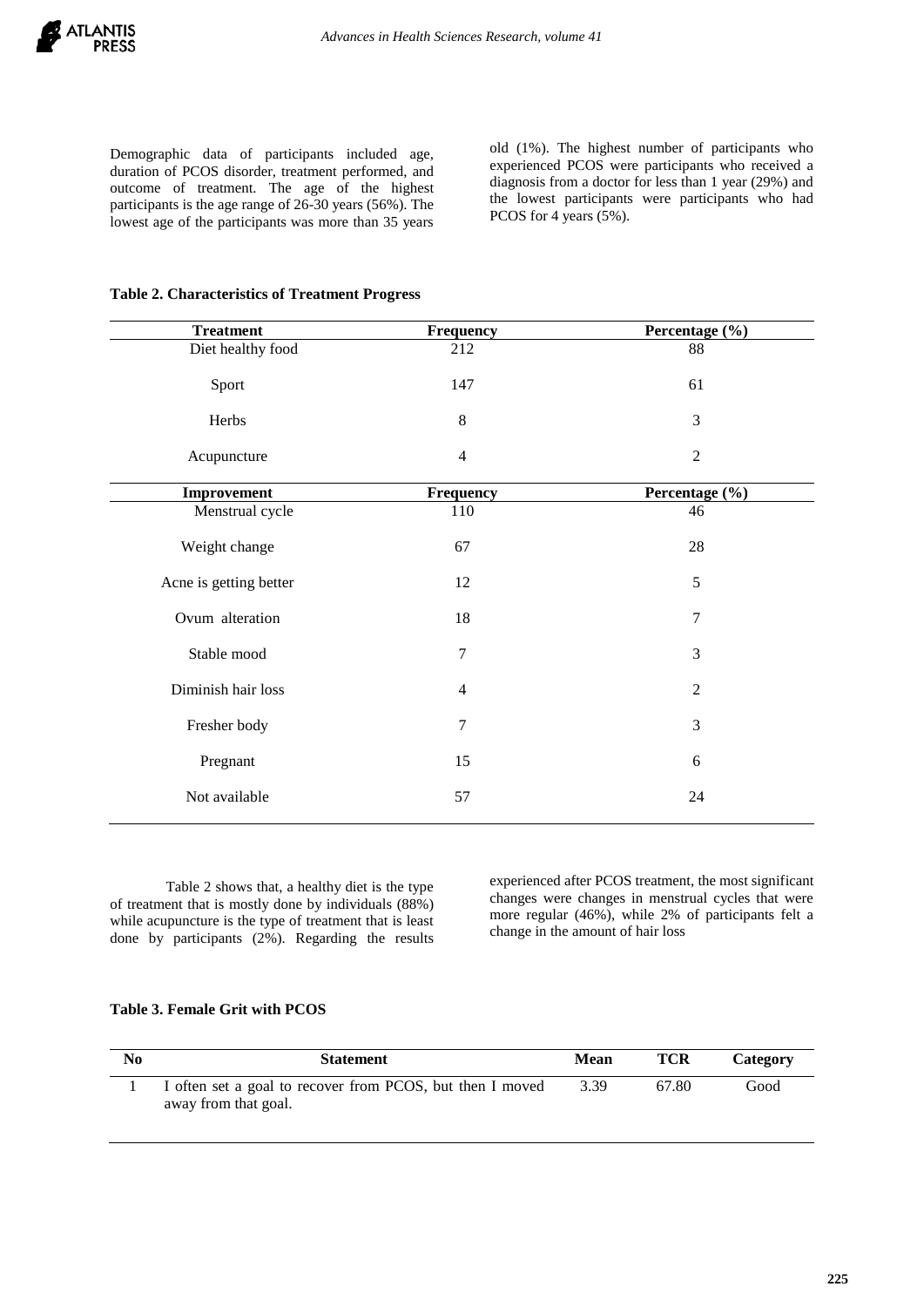

| N <sub>0</sub> | <b>Statement</b>                                                                                                 | <b>Mean</b> | <b>TCR</b> | Category     |
|----------------|------------------------------------------------------------------------------------------------------------------|-------------|------------|--------------|
| $\overline{2}$ | New ideas and tasks sometimes distract me from recovering<br>from PCOS.                                          | 3.02        | 60.41      | Sufficient   |
| 3              | I have been obsessed with my goal of recovering from PCOS,<br>but then I felt like I lost interest in that goal. | 3.07        | 61.49      | Sufficient   |
| 4              | I find it difficult to focus on undergoing long-term PCOS<br>treatment.                                          | 2.49        | 49.88      | Unacceptable |
| 5              | I finished the PCOS treatment I had started.                                                                     | 3.03        | 60.66      | Sufficient   |
| 6              | My setbacks on PCOS don't discourage me.                                                                         | 3.59        | 71.70      | Good         |
| 7              | I am a hard worker in achieving my recovery from PCOS.                                                           |             | 76.85      | Good         |
| 8              | I am diligent in undergoing my PCOS treatment.                                                                   | 3.81        | 76.18      | Good         |
|                | <b>Total</b>                                                                                                     | 3.28        | 65.62      | sufficient   |

On average, women with PCOS in this study had sufficient grit of 65.62%. In the dimension of consistency of interest, it is known that participants have set goals to recover well (67.80%), the character of participants who are not easily distracted by ideas and daily tasks they have and feelings of obsession to pursue healing fall into the good category (60.41 and 61.49%), while the focus of participants in undergoing

treatment that takes a long time is in the poor category (49.88%).

The results of the analysis on the persistence dimension found that the participants' persistence in completing treatment included sufficient (60.66%), individual attitudes that were not easily discouraged (71.70%), individuals worked hard to achieve healing (76.85%), and individuals were diligent in undergoing treatment (76.18) into the good category.

## **PCOS Treatment Intensity**

## **Table 4. Different treatment intensity.**

| <b>Treatment intensity</b> | N<br><b>Mean</b> | Homogeneity | <b>ANOVA</b> |            |
|----------------------------|------------------|-------------|--------------|------------|
| (per week)                 |                  |             | <b>Sig</b>   | <b>Sig</b> |
| Never                      | 2                | 21.00       |              |            |
| $1 - 2$                    | 53               | 21.60       | .187         | .000       |
| $3 - 4$                    | 140              | 26.27       |              |            |
| $5 - 7$                    | 46               | 31.76       |              |            |
| <b>Total</b>               | 241              | 26.25       |              |            |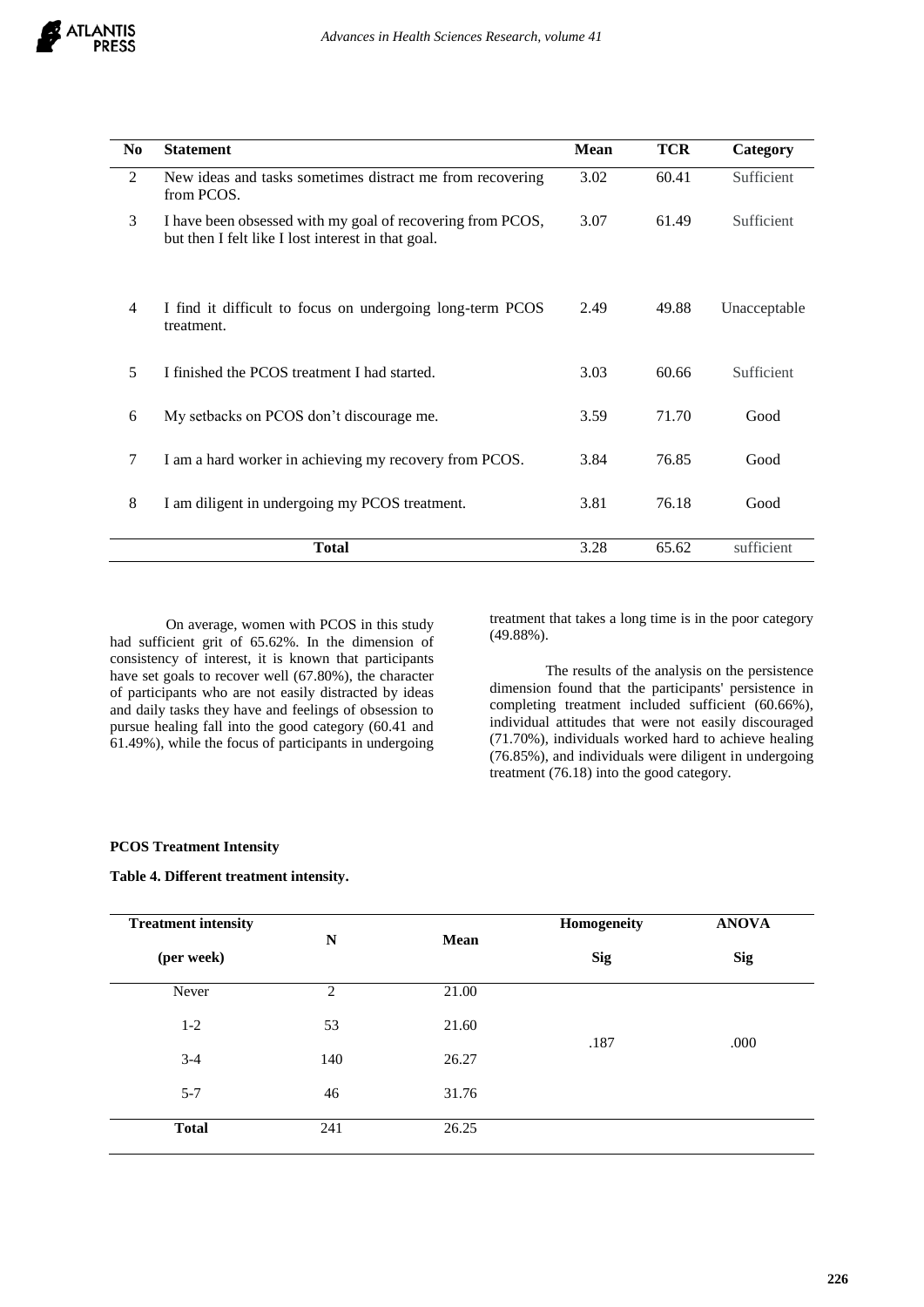Based on the results of the different tests in table 3, it is known that there are differences in grit in the intensity of treatment carried out by women with PCOS. Individuals who routinely perform maintenance 5-7 times per week have higher grit compared to individuals who perform maintenance less than 5 times per week. This indicates that high grit levels encourage

**Age Group of Women with PCOS**

## **Table 5. Test for different age groups**

individuals to actively participate in treatment programs with more frequent intensity, this result is in line with the research of Pena [13] who found that grit was closely related to individual adherence to treatment. Grit in the context of intervention aims to foster perseverance and enthusiasm for individuals who are struggling to overcome their illness [20].

| Aged range         |     | Mean  | $Sig(2-tailed)$ |
|--------------------|-----|-------|-----------------|
| Emerging adulthood |     | 26.97 | .287            |
| Early adulthood    | 176 | 25.98 |                 |
| Total              | 241 | 26.25 |                 |

Based on the age group test, it is known that there is no difference in grit between the age groups of emerging adulthood (26.97) and early adulthood (25.98). This

## **4. CONCLUSION**

Women with PCOS in this study had fairly good grit. Regulating a healthy lifestyle such as diet is the program most participants do and the result of the lifestyle treatment program is the regularity of the menstrual cycle. Individuals with very routine maintenance intensity have a high grit level. Meanwhile, based on socio-demographics such as age, individuals in the age group of emerging adulthood and early adulthood do not have differences in grit.

The purpose of the designed PCOS lifestyle treatment program is to improve reproductive and metabolic health. The researcher recommends to provide a form assessment of the grit level of individuals undergoing treatment programs to predict individual behavior towards the given program and evaluate their consistency and persistence during the program so that the individual's time to achieve healing can be more effective.

# **ACKNOWLEDGMENTS**

The researchers would like to extend their sincerely thanks and gratitude to faculty of Psychology UNTAR shows that women who experience PCOS in all age ranges have high grit. It means that grit is stable throughout emerging adulthood and early adulthood among PCOS women to do the treatment program.

and PCOS community in Indonesia who contributed and supported us of this study.

# **REFERENCES**

- [1] Chowdhury, G. (2017). Polycystic ovarian syndrome (PCOS) and pregnancy outcome. The *Journal of Obstetrics and Gynaecology Research*, *43*(S1), 136-157. doi: 10.1111/jog.13393.
- [2] Ndefo, U. A., Eaton, A., & Green, M. R. (2013). Polycystic ovary syndrome: A review of treatment options with a focus on pharmacological approaches. *P & T: a peer-reviewed journal for formulary management*, *38*(6), 336–355.
- [3] Bharathi, R. V., Swetha, S., Neerajaa, J., Madhavica, J. V., Janani, D. M., Rekha S. N., Ramya, in Indian urban and rural population. *Middle East Fertility Journal*, *22*(4), 313-316. doi:10.1016/jmefs.2017.05.007.
- [4] Brennan, L., Teede, H., Skouteris, H., Linardon, J., Hill, B., & Moran, L. (2017). Lifestyle and Behavioral Management of Polycystic Ovary Syndrome. *Journal of Women's Health*, *26*(8). doi: 10.1089/jwh.2016.5792.